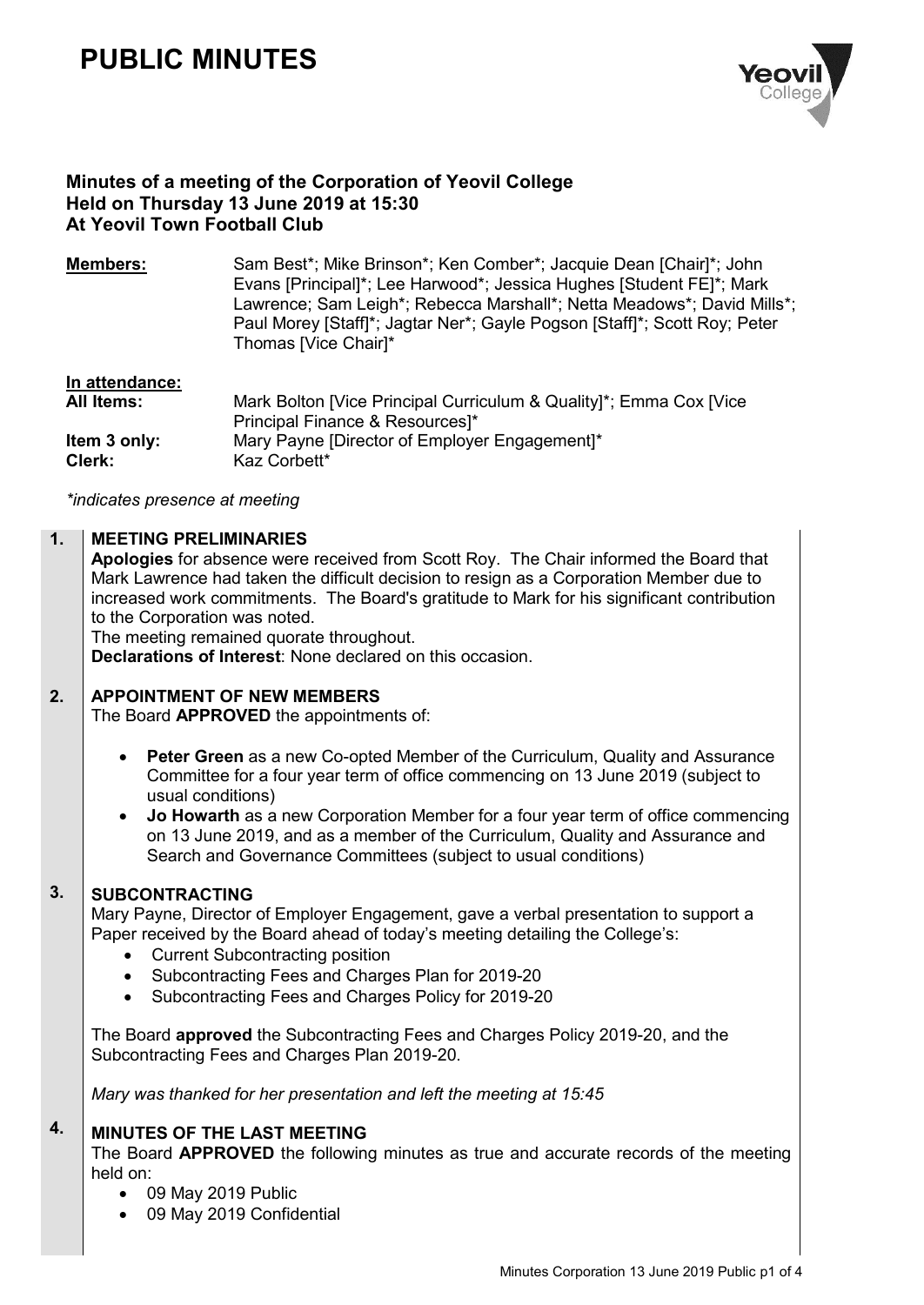The minutes were signed by the Chair. The Public Minutes would be uploaded to the College website.

#### **5. MATTERS ARISING**

The Action and Query sheet was reviewed, updated and noted. The Board had received a detailed presentation on the Gender Pay Gap at today's Strategy Day, as detailed under minute 6c.

#### **6. CHAIR'S REPORT**

Members **noted** the Chair's Report which included key items of business from today's earlier Strategy Day that were not covered elsewhere on today's agenda. During the Strategy Day, Members discussed in detail matters in respect to:

- College Finances including a 3 year financial plan
- Estate Management
- Education Inspection Framework
- 10 Characteristics of a Well Run College
- T levels
- Strategic Aims 2019-22

Key discussions and recommendations made in respect to the above are recorded separately in a confidential set of minutes.

#### **7. PRINCIPAL'S REPORT**

The Corporation **noted** the Principal's Report. On this occasion there was particular emphasis upon:

- T Levels
- Back to Industry
- In Year Progress

The Board then noted the updated Operating Statement for 2018/19.

#### **8. FINANCIAL UPDATE**

Finances had been the subject of key discussions at today's strategy session as the Board had rigorously reviewed a 3 Year Financial Forecast.

The Board **noted** the April 2019 Management Accounts and related financial commentary.

**9.**

#### **LEGAL, POLICY and REGULATORY MATTERS Meeting dates 2019/20**

The Board **noted** the provisional meeting dates for 2019/20, ahead of approval at the 11 July meeting.

## **First Aid Policy**

The VP Finance and Resources informed the Board that the First Aid Policy was a new policy which had been created due to a recommendation from the College's Health and Safety Consultant. The Board **APPROVED** the First Aid Policy and **delegated future approvals to SMT.**

## **Safeguarding and Equality & Diversity (SED)**

The Board **noted** a verbal update on Safeguarding and Equality & Diversity from the Lead Governor Safeguarding. Particular points noted included:

- 242 transitions to the College are flagged with a Safeguarding issue, 9 of these related to County Lines
- Additional work is being undertaken with all feeder schools to ensure a full transition picture
- Equality and Diversity group is investigating disciplinary rates for disadvantaged students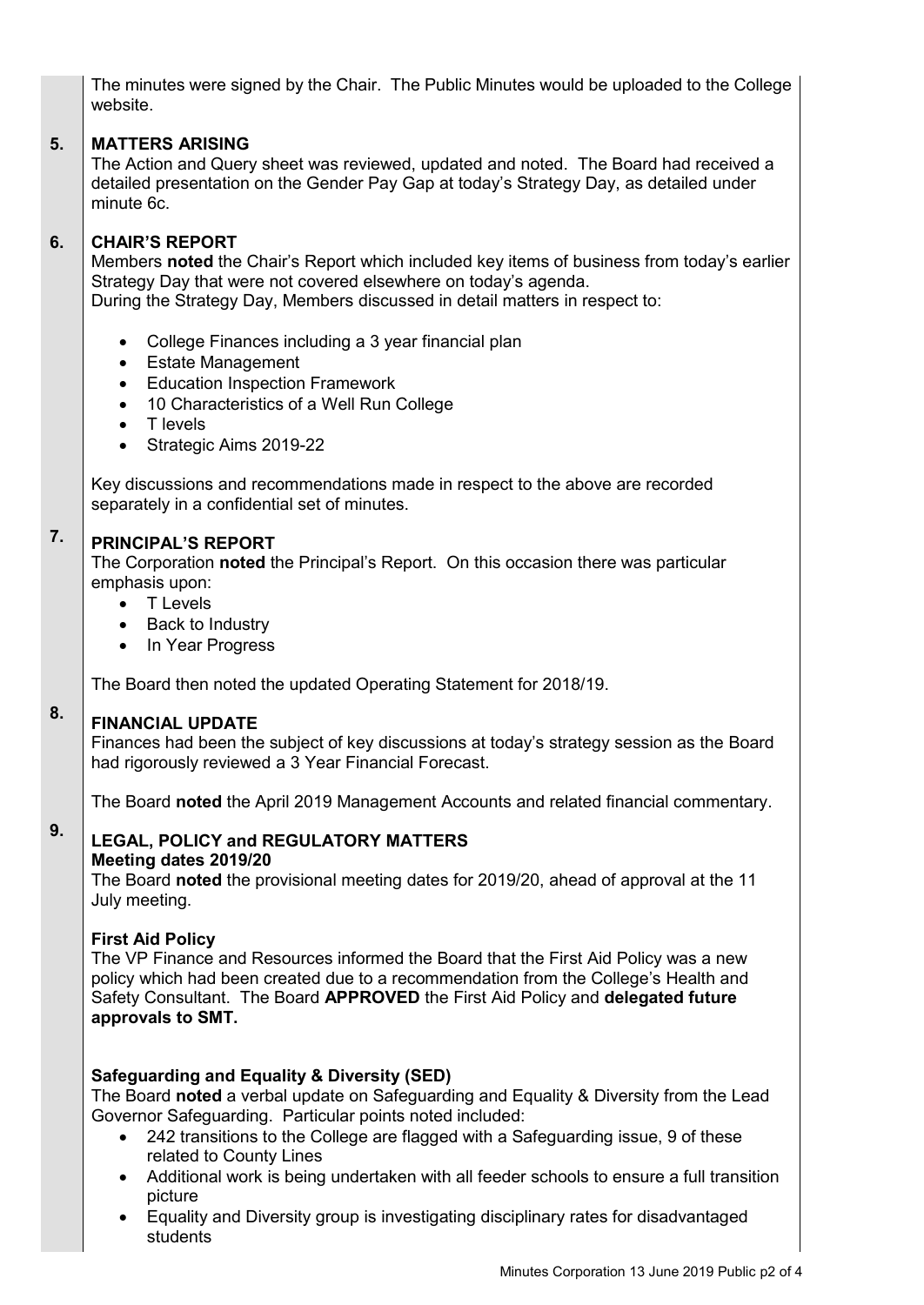One item reported in respect to a safeguarding matter is recorded separately in the confidential minutes.

### **HE Update**

The VP Curriculum and Quality informed the Board that HE has been one of four key areas focussed on within the College. The Audit Committee examined HE Recruitment at their last meeting, and were reassured that a sensible plan was in place.

Following successful registration as a HE Provider with the Office for Students, the College is required to create an Access and Participation plan with Board input. The key aim of this plan is to ensure widening participation, which the College is currently offering in various ways including Open Evenings, Taster Sessions and visits into local Schools. The impact of the plan is measured against recruitment, retention, achievement and positive destinations. "Measuring the gap" is an exercise which Colleges are already required to perform for FE Students, however this is a new requirement for the HE sector. The College's experience in this area is a benefit. The Draft Plan will be looked at in the first instance by the Curriculum, Quality and Assurance Committee at their September meeting. The VP Curriculum and Quality will then deliver the plan to the Board, to allow their influence and input before reaching approval.

### **Student Voice**

The Student Governor commented on the significant IT improvements planned for the College, and the positive impact this will have for Students. She had been unable to attend the most recent Student Voice meeting due to Exam commitments. The VP Curriculum and Quality added that Student Voice meetings this year had been very well attended, and Students have been fully engaged with discussions.

## **Staff Voice**

The following points were raised by the Staff Governors in attendance at today's meeting:

- Twitter feed has been added to the Staff Portal to allow all Staff to view Social Media content
- The Back to Industry Day was well received across College
- New Teaching Learning and Assessment framework has been introduced to staff for their feedback

### **Whistleblowing, H&S and Fraud**

There were no incidents to report on this occasion.

### **RISK MANAGEMENT AND INTERNAL CONTROLS**

#### **10.**

### **Audit Committee Business from 12 June 2019**

The business of the Audit Committee from its 12 June 2019 meeting was **noted**, including:

- Internal Audit Reports (Governance KPIs, Learner Numbers, Procurement, Compliance Part 1 and 2 and Follow up)
- Approval of the Internal Audit Plan 2019/20
- Approval of the External Audit Plan for the 2018/19 financial year
- Internal Audit Review and Performance indicators
- Committee's confidential annual review
- Committee's work programme and Terms of Reference
- Monitoring of single points of failure

### **Risk Management Policy**

On the recommendation of the Audit Committee, the Board **APPROVED** the Risk Management Policy, which remains unchanged. The policy was signed by the Chair of the Corporation.

### **ANY OTHER BUSINESS**

**11.** There were no other items of business to note on this occasion.